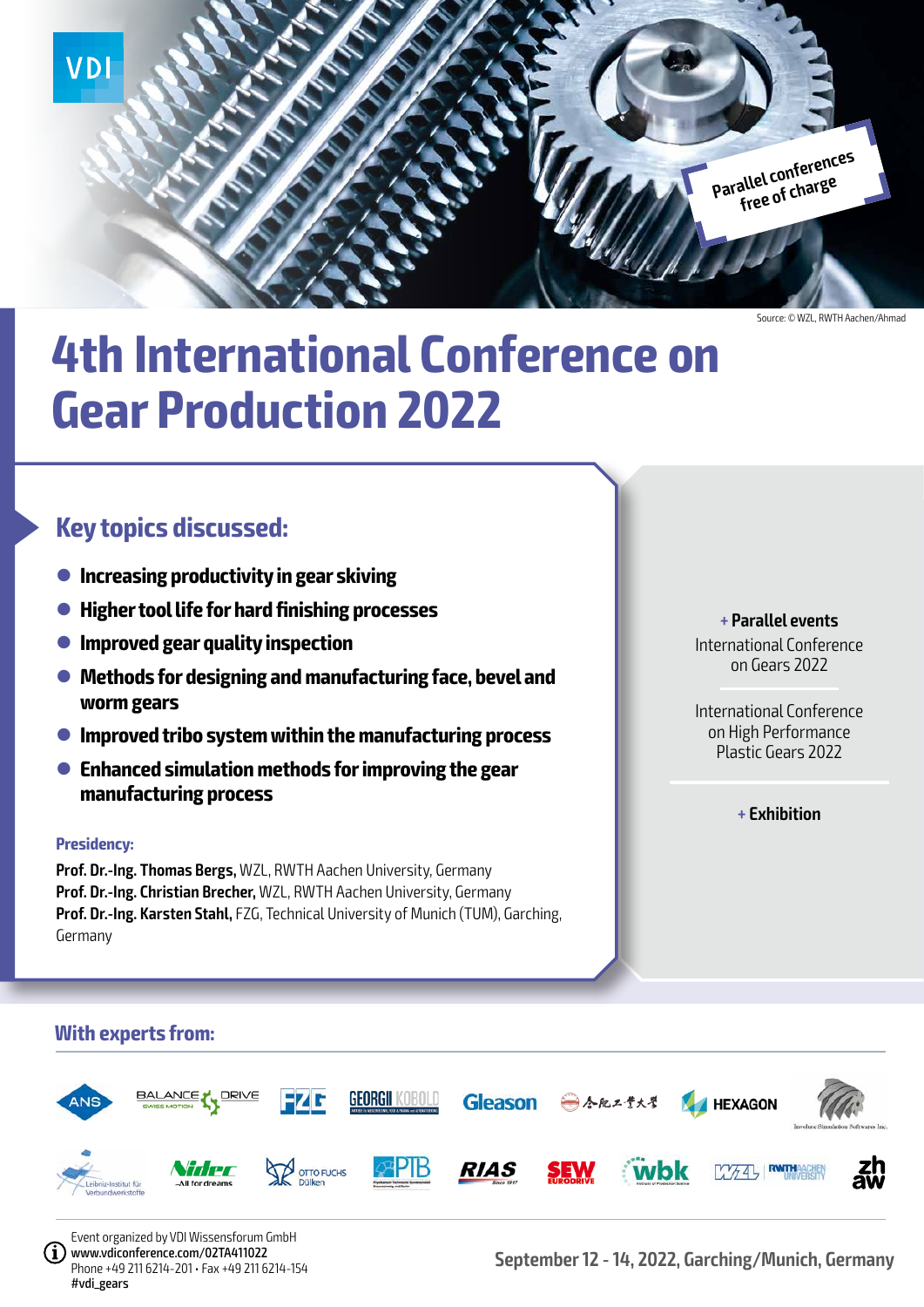

**Q 12:00 Time for working lunch** – meet & greet in the exhibition area, poster presentation area and GearArena

#### **Opening of**

**4th International Conference on Gear Production 2022**

#### **Manufacturing of internal gears**

**Moderation: Prof. Dr.-Ing. Christian Brecher,** Full Professor, Chair of Machine Tools, Laboratory for Machine Tools and Production Engineering (WZL), Faculty for Mechanical Engineering, RWTH Aachen University, Germany

#### Q **13:30 A new method for avoiding meshing interference in gear skiving**

- Modeling of the collision situation between workpiece and tool along the clearance face
- Combination of interference prevention and tool design based on gear theory
- Strategies for collision prevention

**Andreas Hilligardt, M. Sc.,** Research Associate, Jan Klose, M. Sc., Team Leader Gearing Technology, Prof. Dr.-Ing. habil. Volker Schulze, Director, Manufacturing and Materials Technology, wbk Institute of Production Science, Karlsruhe Institute of Technology (KIT), Germany

#### Q **14:00 Practical analysis of productivity of grinding tools in the process of internal generating gear grinding**

- Tool life and gear quality analysis of various high-performance corundum grinding tools using internal generating gear grinding
- Benchmarking against CBN grinding tools and evaluation of productivity and economic performance
- Showing the method of improving corundum wheel performance closer to that of CBN-wheels

**Dipl.-Ing. Alexander Spatzig,** Head of Machine Tool Business Development Europe, Nidec-Shimpo GmbH, Munich; Noritaka Fujimura, M. Sc., Engineering Manager, NIDEC MACHINE TOOL CORPORATION, Ritto, Japan; Patricia de Oliveira Teixeira, M. Sc., Research Assistant, Gear Hard Machining, Gear Department, Laboratory for Machine Tools and Production Engineering (WZL), Faculty for Mechanical Engineering, RWTH Aachen University, Germany

#### Q **14:30 Tool wear development in gear skiving of different quenched and tempered steels**

- Comparing the wear of dry and wet machining
- Tool performance in different steels
- Wear phenomena and workpiece quality

**Florian Sauer, M. Eng.,** Research Associate, Tassilo Arndt, M. Sc., Research Associate, Prof. Dr.-Ing. habil. Volker Schulze, Director, Manufacturing and Materials Technology, wbk Institute of Production Science, Karlsruhe Institute of Technology (KIT), Germany

**15:00 Coffee break** – meet & greet in the exhibition area, poster presentation area and GearArena

#### **Innovative manufacturing processes**

**Moderation: Dr.-Ing. Jens Brimmers, M. Sc.,** Chief Engineer Gear Department, Chair of Machine Tools, Laboratory for Machine Tools and Production Engineering (WZL), Faculty for Mechanical Engineering, RWTH Aachen University, Germany

Q **16:00 Increasing the safety against the scuffing of additivly manufactured gear wheels by internal cooling channels**

- Performance optimization: scuffing, lubrication, splashing losses • Additive manufacturing of metal powder with laser powder bed fusion (LPBF)
- 30CrNiMo8 steel for quenching and tempering

**Dr.-Ing. Hans-Jörg Dennig,** Senior lecturer, School of Engineering, Livia Zumofen, M. Sc., Scientific Employee, Centre for Product and Process development, Zurich University of Applied Sciences, Dipl. Masch.-Ing. ETH Daniel Stierli, Team Leader Gear Technology Renk-Maag GmbH, Winterthur, Switzerland

Munich (TUM), Garching, Germany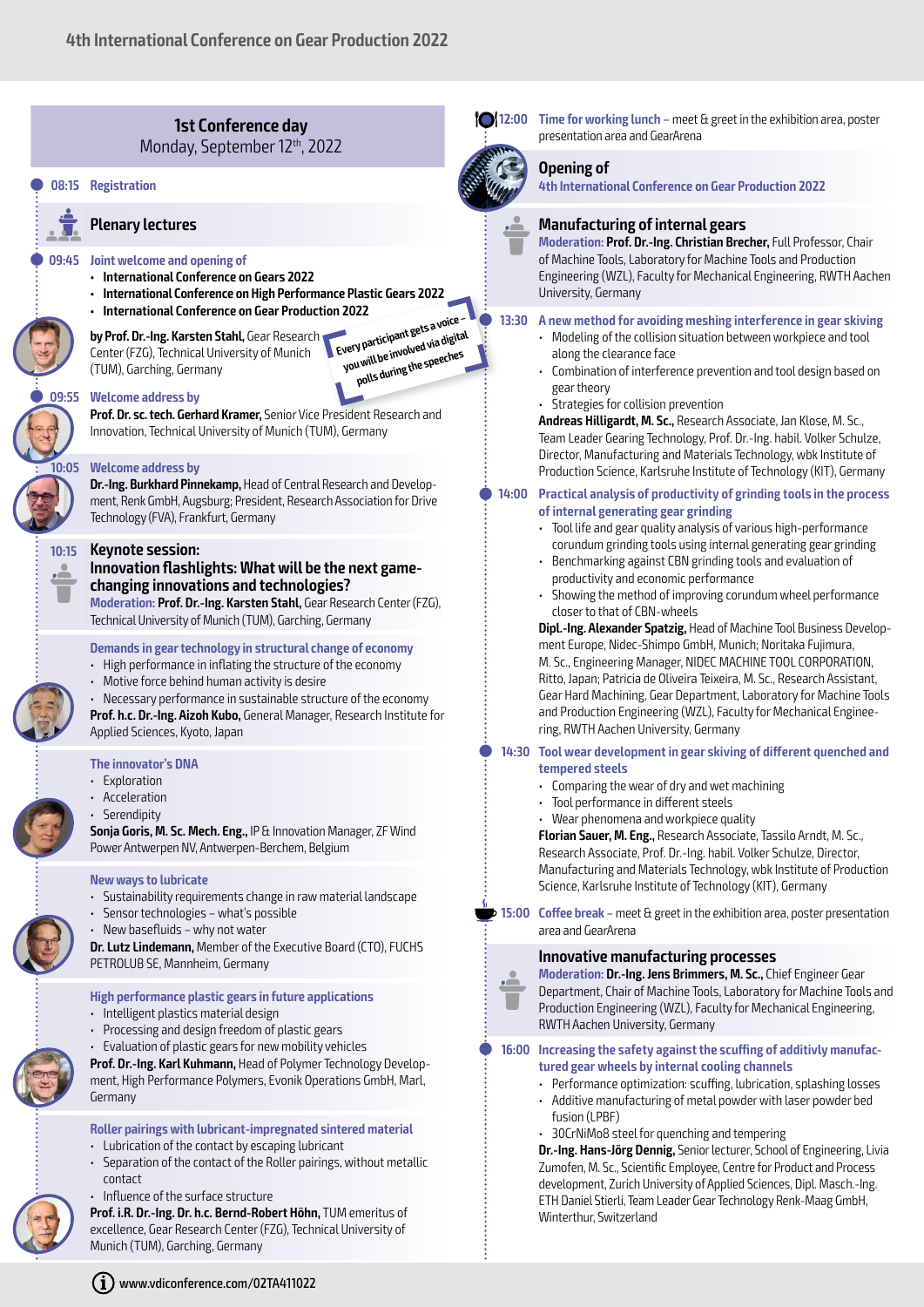

#### Q **16:30 Tribological design of sintered gears through mechanochemical surface finishing** • Mechanochemical surface finishing: roughness, waviness, densification, compressive stress • Efficiency and NHV optimisation of gears: EHD simulations, FVA efficiency tests • FZG test results: scuffing load, friction, wear, micropitting **Boris Zhmud, Ph. D.,** Assoc. Prof., FRSC, Chief Technology Officer, Martin Bengtsson, M. Sc. Development Engineer, Linus Everlid, M. Sc. Development Engineer, Applied Nano Surfaces Sweden AB, Uppsala, Sweden Q **17:00 Analysis of friction of bowl-shaped surface structures resulting from alternative gear manufacturing processes** • Evaluation of electrical discharge machining (EDM) process in regard to gear applications • Analysis of friction EDM and hammered surface structures in comparison with a ground reference **Dr.-Ing. Dieter Mevissen,** Research Assistant, Dr.-Ing. Jens Brimmers, M. Sc., Chief Engineer Gear Department, Prof. Dr.-Ing. Thomas Bergs, Full Professor, Laboratory for Machine Tools and Production Engineering (WZL), Chair of Manufacturing Technology, Faculty for Mechanical Engineering, RWTH Aachen University, Germany Q **17:30 End of the first conference day** Q **18:00 Organized bus transfer to the evening reception**





At the end of the first conference day we cordially invite you to our evening reception.

#### Q **19:00 Evening reception at the Hofbräuhaus in Munich**

You can look forward to a special evening event. We cordially invite you to our evening reception at the Hofbräuhaus and to enjoy tradition. The Hofbräuhaus is the cradle of Bavarian tavern culture – the origin of tradition, "Gemütlichkeit" and hospitality. Enhance your personal network and use the informal atmosphere for deeper-going discussions.



Source: @ Hofbräuhaus München

#### **Dinner speech**



"Mobility is not only an essential feature of freedom – without it, living nature is unimaginable. The key to mobility of humankind and its communities has always been innovation, shaped by our engineers, coming full circle back to living freedom."

**Prof. Dr. Dr. h. c. mult. Wolfgang A. Herrmann,** President Emeritus, Technical University of Munich (TUM), Garching & Chairman of the Founding Board, Deutsches Zentrum Mobilität der Zukunft (DZM), Munich, Germany

### **2nd Conference day**

Tuesday, September 13th, 2022

#### **Gear soft machining**



**Moderation: Prof. Dr.-Ing. Thomas Bergs,** Full Professor, Laboratory for Machine Tools and Production Engineering (WZL), Chair of Manufacturing Technology, Faculty for Mechanical Engineering, RWTH Aachen University, Germany

#### Q **08:30 Tooth deburring and chamfering: a general approach for 5-axis CnC manufacturing**

- Generalization of the chamfering and deburring processes
- Application of the chamfering process to 5-axis CnC machines
- Variety of tools that can be used for chamfering

**Claude Gosselin, Ph.D., P. Eng.,** Managing Director/CEO, Involute Simulation Softwares Inc., Quebec, Canada; Bastian Leitz, B. Eng., Gear Engineer, Gear engineering and manufacturing support, Neugart GmbH, Kippenheim, Germany

#### Q **09:00 Sustainable gear manufacturing – Potential and challenges**

- Analysis of gear manufacturing regarding sustainability
- Potential and challenges for future gear production in terms of sustainability
- Example on manufacturing process chain of geared shaft for emobility

**Mareike Solf, M. Sc.,** Chief Engineer Gear Manufacturing, Department Gear Technology, Prof. Dr.-Ing. Thomas Bergs, Full Professor, Laboratory for Machine Tools and Production Engineering (WZL), Chair of Manufacturing Technology, Faculty for Mechanical Engineering, RWTH Aachen University, Germany

#### Q **09:30 New chamfer cutting solutions for cylindrical gears: gaining productivity and flexibility**

- Chamfer hobbing for medium- and high-volume production
- Fly cutter chamfering for high flexibility: programmable auto path chamfering with carbide inserts
- Comparison of new chamfer hobbing and fly cutter chamfering with well-known chamfer rolling

**Dipl.-Ing. Gottfried Klein,** Director Product Management, Hobbing, Shaving, Chamfering, Rack Solutions, Gleason Corporation, Munich, Germany

**10:00 Coffee break** – meet & greet in the exhibition area, poster presentation area and GearArena

#### **New concepts for machine and manufacturing processes**

**Moderation: Prof. Dr.-Ing. Thomas Bergs,** Full Professor, Laboratory for Machine Tools and Production Engineering (WZL), Chair of Manufacturing Technology, Faculty for Mechanical Engineering, RWTH Aachen University, Germany

#### Q **11:00 Design of manufacturing cells in the light of improvements in manufacturing technology and automation**

- Creation of manufacturing cells with regard to technological improvements
- Influence of new automation systems on the planning of a new plant for gears
- Solutions for the automation of the material flow

**Dipl.-Ing. Bernhard Winter,** Department Manager Production-Systems, SEW-Eurodrive GmbH & Co. KG, Graben-Neudorf, Germany

#### Q **11:30 High speed machining with magnetically geared driven tools on rotary milling units**

- Design of magnetically driven tool: eddy currents, magnet losses, rotor topology
- Simulation and fabrication of magnetic transmission
- Transmission with 60000 rpm: masurements and applications

**Dr.-Ing. Stefan Vonderschmidt,** Managing Partner, Dipl.-Psych.

Andreas Vonderschmidt, B. Sc., Managing Partner, Annika Ott, M. Eng., R&D engineer, Georgii Kobold GmbH & Co. KG, Horb, Germany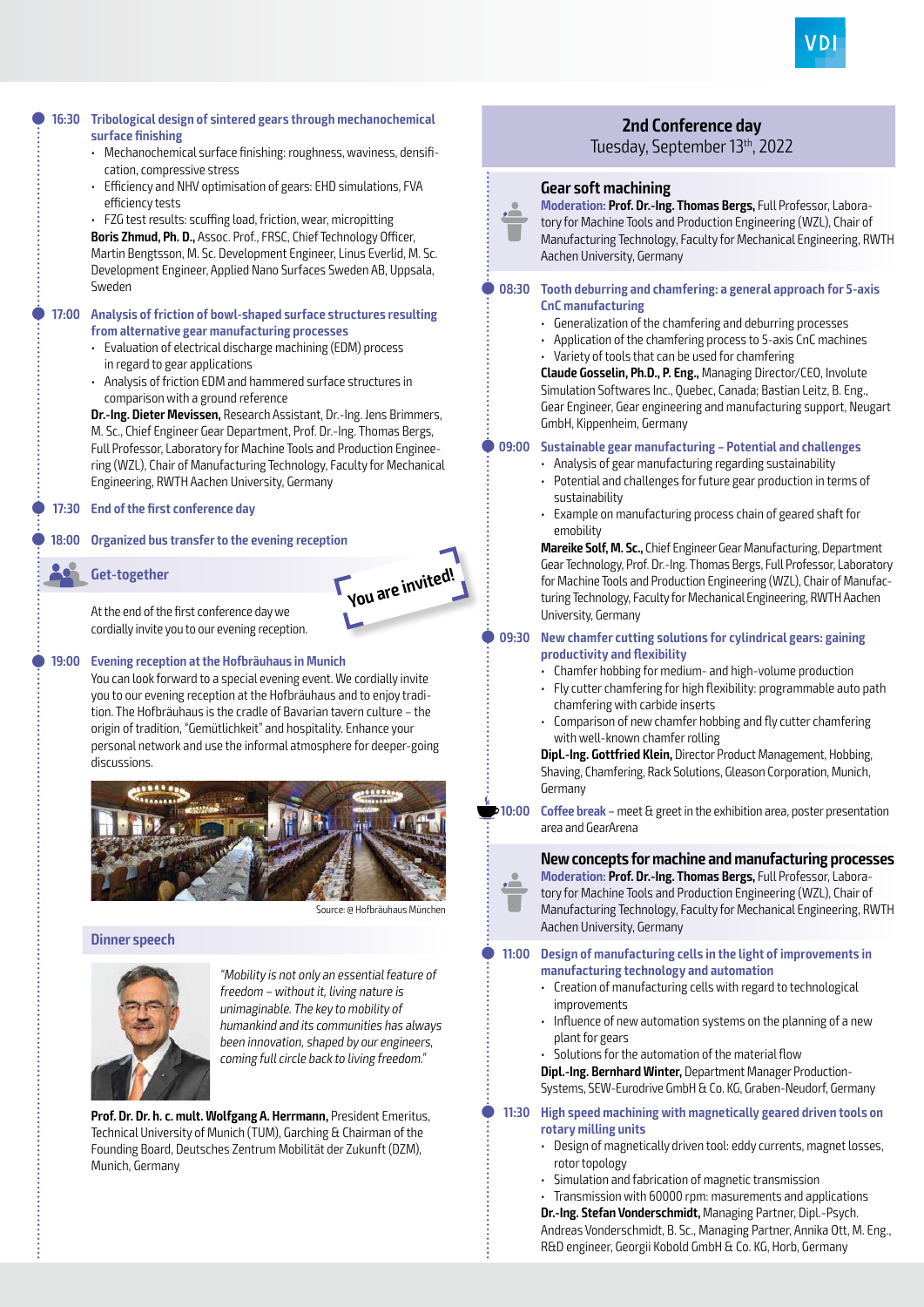|  | 12:00       | Quality improvement of an aluminum gearbox housing by<br>implementing additive manufacturing<br>· Additiv manufacturing: selective laser melting, tool steel, no<br>supporting structure<br>· Quality improvement: gas porosity, shrinkage holes, mechanical<br>properties<br>Integrated cooling system: cooling behavior, controlled coolin<br>down, homogeneous temperature distribution<br>Dr.-Ing. Florian Dobler, Group Manager, Development Gear Units,<br>Technology Department Materials Technology, SEW-EURODRIVE GmbH<br>& Co KG, Bruchsal, Germany                                                                                                                                                                                                                                                                                                                                                                                                                                                                                                                                                     | 17:00 Development of a digital ecosystem for a servo planetary gear<br>unit system to provide design automation opportunities<br>• Making routine design tasks robust and fast by use of APIs<br>• Automation of CAD assembly, 3D CAD model and 2D CAD drawing<br>creation<br>• A brief walk-through example of a planetary gear wheel<br>Philipp Abele, M. Sc., Calculation Engineer, Development Gear Units,<br>Dr.-Ing. Jörg Hermes, Managing Director, Innovation Mechanics,<br>Dr.-Ing. Markus Wöppermann, Head of Precision Gear Units, SEW-<br>Eurodrive GmbH & Co. KG, Bruchsal, Germany |  |
|--|-------------|-------------------------------------------------------------------------------------------------------------------------------------------------------------------------------------------------------------------------------------------------------------------------------------------------------------------------------------------------------------------------------------------------------------------------------------------------------------------------------------------------------------------------------------------------------------------------------------------------------------------------------------------------------------------------------------------------------------------------------------------------------------------------------------------------------------------------------------------------------------------------------------------------------------------------------------------------------------------------------------------------------------------------------------------------------------------------------------------------------------------|--------------------------------------------------------------------------------------------------------------------------------------------------------------------------------------------------------------------------------------------------------------------------------------------------------------------------------------------------------------------------------------------------------------------------------------------------------------------------------------------------------------------------------------------------------------------------------------------------|--|
|  | 12:30       | Time for working lunch - meet $a$ greet in the exhibition area, poster<br>presentation area and GearArena                                                                                                                                                                                                                                                                                                                                                                                                                                                                                                                                                                                                                                                                                                                                                                                                                                                                                                                                                                                                         | 17:30 Method for taking tool topography into consideration in the<br>modeling of the generating gear grinding process<br>· Simulation model for generating gear grinding<br>Micro-interaction characteristics such as grain cross-section area                                                                                                                                                                                                                                                                                                                                                   |  |
|  | <u>. 2.</u> | <b>Advances in special gearings</b><br>Moderation: Dr.-Ing. Joachim Thomas, Managing Director, ZG Hypoid<br>GmbH, Aschheim, Germany                                                                                                                                                                                                                                                                                                                                                                                                                                                                                                                                                                                                                                                                                                                                                                                                                                                                                                                                                                               | and cutting depth along the contact length<br>· Influence of tool topography, in terms of grains protuberance and<br>distribution                                                                                                                                                                                                                                                                                                                                                                                                                                                                |  |
|  | 14:00       | <b>Direct flank geometry calculation for face gears</b><br>• New face gear geometry calculation method without numerical<br>post-processing<br>• Comparison with gear geometry calculation software<br>• Comparison with manufactured face gears<br>Jonas-Frederick Hochrein, M. Sc., Research Associate, Dr.-Ing. Michael<br>Otto, Head of department Calculation and Verification of Transmis-<br>sion Systems, Prof. Dr.-Ing. Karsten Stahl, Full Professor, Institute of<br>Machine Elements, Director, Gear Research Center (FZG), Technical<br>University of Munich (TUM), Garching, Germany<br>Improved design and manufacturing of face gears<br>• Overview of current manufacturing methods for face gears<br>• New manufacturing strategies for 5-axis machines<br>• Analysis of face gears in the same way as bevel gears<br>Dipl.-Ing. Jürg Fürst, Managing Director/CEO, Balance Drive AG,<br>Schmitten, Switzerland; Dr.-Ing. Joachim Thomas, Managing Director,<br>ZG Hypoid GmbH, Aschheim, Germany, Claude Gosselin, CEO, P. Eng.,<br>Ph. D., Involute Simulation Softwares Inc., Quebec, Canada | Patricia de Oliveira Teixeira, M. Sc., Research Assistant, Gear Hard<br>Machining, Gear Department, Dr.-Ing. Jens Brimmers, M. Sc., Chief En-<br>gineer Gear Department, Chair of Machine Tools, Prof. Dr.-Ing. Thomas<br>Bergs, Full Professor, Laboratory for Machine Tools and Production<br>Engineering (WZL), Chair of Manufacturing Technology, Faculty for<br>Mechanical Engineering, RWTH Aachen University, Germany                                                                                                                                                                     |  |
|  |             |                                                                                                                                                                                                                                                                                                                                                                                                                                                                                                                                                                                                                                                                                                                                                                                                                                                                                                                                                                                                                                                                                                                   | 18:00 Evening reception at the conference venue<br>You are invited!                                                                                                                                                                                                                                                                                                                                                                                                                                                                                                                              |  |
|  | 14:30       |                                                                                                                                                                                                                                                                                                                                                                                                                                                                                                                                                                                                                                                                                                                                                                                                                                                                                                                                                                                                                                                                                                                   | Source: Uli Benz/TUM<br>We are pleased to invite you to our evening reception at the end of<br>the second conference day. Enhance your personal network and use<br>the relaxed and informal atmosphere for deepening talks with other<br>participants and speakers.                                                                                                                                                                                                                                                                                                                              |  |
|  | 15:00       | Challenges for lead-free brass alloys in worm gears<br>• Reduction of lead in brass due to REACH                                                                                                                                                                                                                                                                                                                                                                                                                                                                                                                                                                                                                                                                                                                                                                                                                                                                                                                                                                                                                  | <b>Dinner speech</b>                                                                                                                                                                                                                                                                                                                                                                                                                                                                                                                                                                             |  |
|  |             | • New lead-free special brass with comparable performance<br>· Investigation into new high-strength alloy<br>Dr.-Ing. Björn Reetz, Senior Expert Material Development, Product<br>and Process development, pp. Dr.-Ing. Tileman Münch, Head of<br>Research and Development, Otto Fuchs Dülken GmbH & Co. KG,<br>Viersen; Dipl.-Ing. Walter Kappeler, Chief Technologist, Framo Morat<br>GmbH & Co. KG, Eisenbach, Germany                                                                                                                                                                                                                                                                                                                                                                                                                                                                                                                                                                                                                                                                                         | "Despite all digitalization in the world, also in<br>future real forces will have to be transmitted.<br>Thus, developing and manufacturing<br>transmission systems which aim at the best<br>efficiency factor as well as the lowest possible<br>lifetime costs will always be a challenge for all<br>people involved."                                                                                                                                                                                                                                                                           |  |
|  | 15:30       | Coffee break - meet & greet in the exhibition area, poster<br>presentation area and GearArena                                                                                                                                                                                                                                                                                                                                                                                                                                                                                                                                                                                                                                                                                                                                                                                                                                                                                                                                                                                                                     |                                                                                                                                                                                                                                                                                                                                                                                                                                                                                                                                                                                                  |  |
|  | Ê           | <b>Modeling in gear production</b><br>Moderation: Dr.-Ing. Franz Völkel, Sr. Vice President R&D, Business<br>Division Transmission Systems, Schaeffler Technologies AG & Co. KG,<br>Herzogenaurach, Germany                                                                                                                                                                                                                                                                                                                                                                                                                                                                                                                                                                                                                                                                                                                                                                                                                                                                                                       | Prof. Dr.-Ing. Sebastian Bauer, President, German Federation of In-<br>dustrial Research Associations "Otto von Guericke" e. V. (AiF), Cologne<br>& Managing Director (Research and Development), BAUER Maschinen<br>GmbH, Schrobenhausen, Germany                                                                                                                                                                                                                                                                                                                                               |  |
|  | 16:30       | Approach for multiscale modeling the thermomechanical tool<br>load in gear hobbing<br>• Derivation of load functions from orthogonal cut simulations<br>• Coupling of the load functions with penetration calculation<br>• Evaluation of tool load based on multiscale model<br>Nico Troß, M. Eng., Team Leader Gear Soft Machining, Gear Depart-<br>ment, Dr.-Ing. Jens Brimmers, M. Sc., Chief Engineer Gear Department,<br>Prof. Dr.-Ing. Thomas Bergs, Full Professor, Laboratory for Machine<br>Tools and Production Engineering (WZL), Chair of Manufacturing Tech-<br>nology, Faculty for Mechanical Engineering, RWTH Aachen University,                                                                                                                                                                                                                                                                                                                                                                                                                                                                  | <b>Reasons why you should visit the</b><br>conference:                                                                                                                                                                                                                                                                                                                                                                                                                                                                                                                                           |  |
|  |             |                                                                                                                                                                                                                                                                                                                                                                                                                                                                                                                                                                                                                                                                                                                                                                                                                                                                                                                                                                                                                                                                                                                   | Get insights into recent developments in gear research<br>Unique platform for the international community of gear manufacturing<br>experts<br>Discuss current challenges in gear production e. g. need for finishing<br>internal gears                                                                                                                                                                                                                                                                                                                                                           |  |

- High-quality presentations on the latest trends in gear manufacturing • Valuable insights into best practices for gear manufacturing in industry
	- Outlook and discussion of future gear manufacturing challenges

Germany

............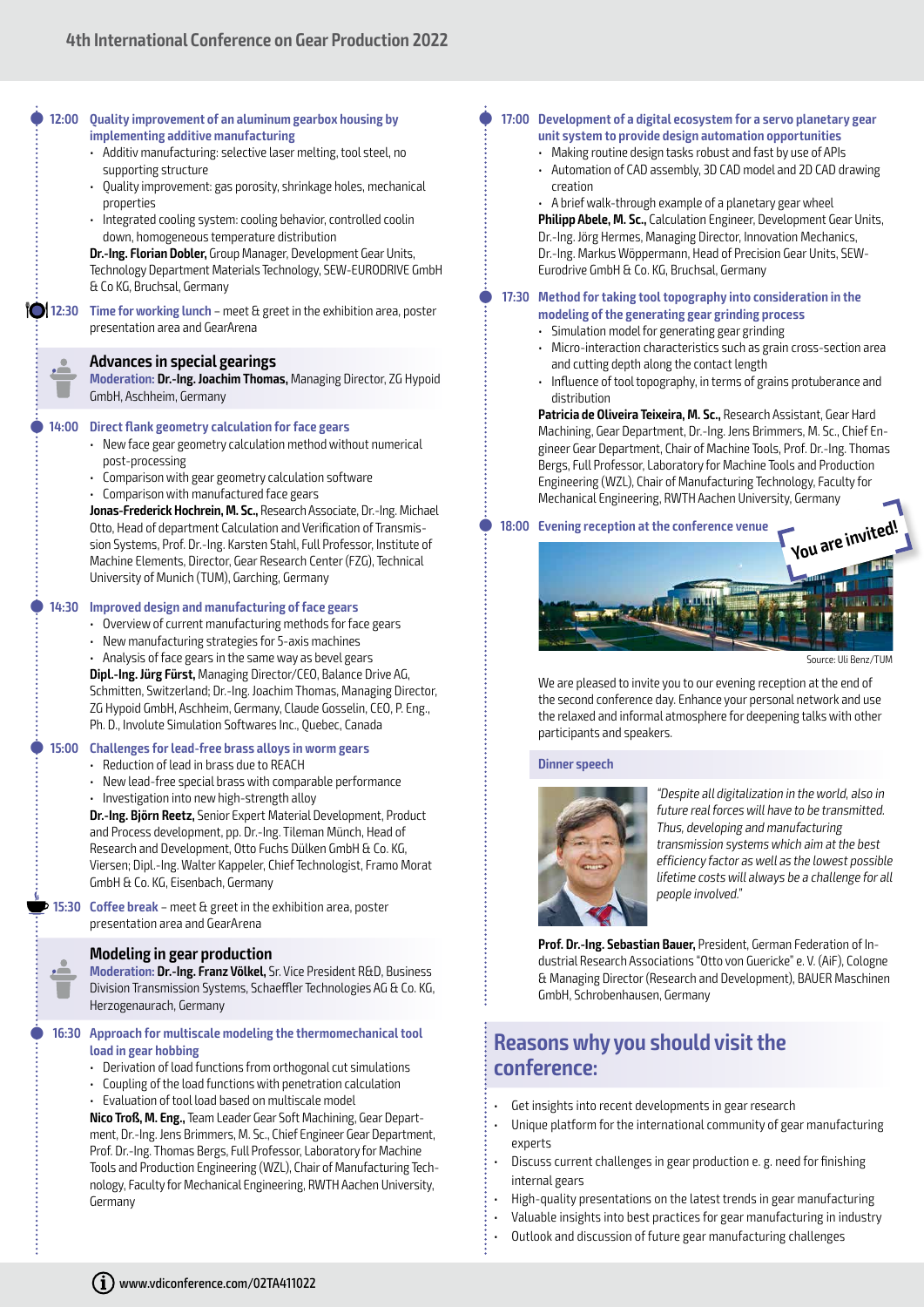#### **3rd Conference day**

Wednesday, September 14th, 2022

#### **Measurement technology**

**Moderation: Prof. Dr.-Ing. Karsten Stahl,** Full Professor, Institute of Machine Elements, Director, Gear Research Center (FZG), Technical University of Munich (TUM), Garching, Germany

#### Q **08:30 Validation of evaluation algorithms for cylindrical involute gears measured on coordinate measuring machines – new challenges according to standardization**

- Software test: profile, helix and pitch deviations including common modifications
- Gear data exchange format: container for simulated points and evaluated results
- Traceability for computation-intensive metrology TraCIM

**Dr.-Ing. Karsten Lübke,** Software development special geometries, Hexagon Metrology GmbH, Wetzlar, Dr. rer. nat. Martin Stein, Dr.-Ing. Shan Lin, Working Group 5.33 "Gears and Threads", Physikalisch-Technische Bundesanstalt, Braunschweig, Germany

#### Q **09:00 Gear calibration in scanning mode on CMMs**

- High accuracy measurement strategy in scanning mode
- Gear calibration from medium size up to large gears
- Analyzing measurement results using single-point and scanning mode

**Dipl.-Ing. (FH) Achim Wedmann,** Technical Engineer, Dr. rer. nat. Martin Stein, Head, Working Group "Gears and Treads", Dr.-Ing. Karin Kniel, Head, Department "Coordinate Metrology", Physikalisch-Technische Bundesanstalt Braunschweig, Germany

Q **09:30 High speed measurement of hardness distribution with X-ray diffraction**

- Converting method from measured FWHM of X-ray diffraction to hardness distribution for all kind of ferric material
- Easy and highspeed contact free measurement of hardness distribution and examples of the measurement for machine parts

**Prof. h. c. Dr.-Ing. Aizoh Kubo,** General Manager, Dr.-Ing Masahiro Nagae, Research Member, Institute for Applied Sciences, Kyoto, Japan

**10:00 Coffee break** – meet & greet in the exhibition area, poster presentation area and GearArena

#### **Gear hard machining**

**Moderation: Dr.-Ing. Jens Brimmers, M. Sc.,** Chief Engineer Gear Department, Chair of Machine Tools, Laboratory for Machine Tools and Production Engineering (WZL), Faculty for Mechanical Engineering, RWTH Aachen University, Germany

#### Q **11:00 Potential and challenges of profile gear grinding with vitrified bonded CBN grinding wheels**

- Tool performance and gear properties
- Economic efficiency analysis

i

• Analysis of the grinding-in behavior and tool topography

**Babette Schalley, M. Sc.,** Research Assistant, Dr.-Ing. Jens Brimmers, M. Sc., Chief Engineer Gear Department, Prof. Dr.-Ing. Thomas Bergs, Full Professor, Laboratory for Machine Tools and Production Engineering (WZL), Chair of Manufacturing Technology, Faculty for Mechanical Engineering, RWTH Aachen University, Germany

#### Q **11:30 Gear hard finishing with 100 % inline quality inspection**

- High productive threaded-wheel grinding: double spindle machine, short idle and fast setup times
- Gear measurement using laser technology: 100 % inline gear inspection, replacing SPC control, noise analysis
- Closed loop sorrection: automatic correction of measured gear parameters

**Dr.-Ing. Antoine Türich,** Director Product Management, Hard Finishing Solutions, Gleason Corporation, Munich, Germany

#### Q **12:00 A topological flank modification method considering contact trace in continuous generating grinding**

- Topological flank modification of tooth flank
- Anti-twist gear flank based on sensitivity matrix

• Correction of flank deviation by additional axes movement **Prof. Dr. Xiaoqing Tian,** associate professor, Dan Li, M.Eng., Prof. Dr. Jiang Han, School of Mechanical Engineering, Hefei University of Technology, Hefei, China

#### Q **12:30 Closing remarks**

Q **12:45 Awarding of the best presentation for junior engineers by the conference president**

**Prof. Dr.-Ing. Karsten Stahl,** Gear Research Center (FZG), Technical University of Munich (TUM), Garching, Germany

#### **Awarding of the best paper by**

**Dr.-Ing. Franz Völkel,** Sr. Vice President R&D, Business Division Transmission Systems, Schaeffler Technologies AG & Co. KG, Herzogenaurach, Germany

**+ Lunchtime snack**

Q **14:15 End of the conference**

**Extract from poster exhibition + 5-minute talks**

**Material database for the mechanical design of components made of powder metallurgy material**

**Miao Jiacheng, M. Sc.,** State Key Laboratory of Mechanical Transmission, Chongqing University, China

**Thermal deformation characteristic of gear hobbing based on multivariable integrated model**

**Zheyu Li, B. Eng.,** State Key Laboratory of Mechanical Transmission, Chongqing University, China

#### **Quality inspection of common step gearings – overview of different types and their assessment**

**Dr.-Ing. Karsten Lübke,** Software development special geometries, Hexagon Metrology GmbH, Wetzlar, Germany

**Research on tooth flank twist compensation of continuous generating grinding gear based on flexible electronic gearbox**

**Lei Zhou,** Research Center, School of Mechanical Engineering, Hefei University of Technology, Hefei, China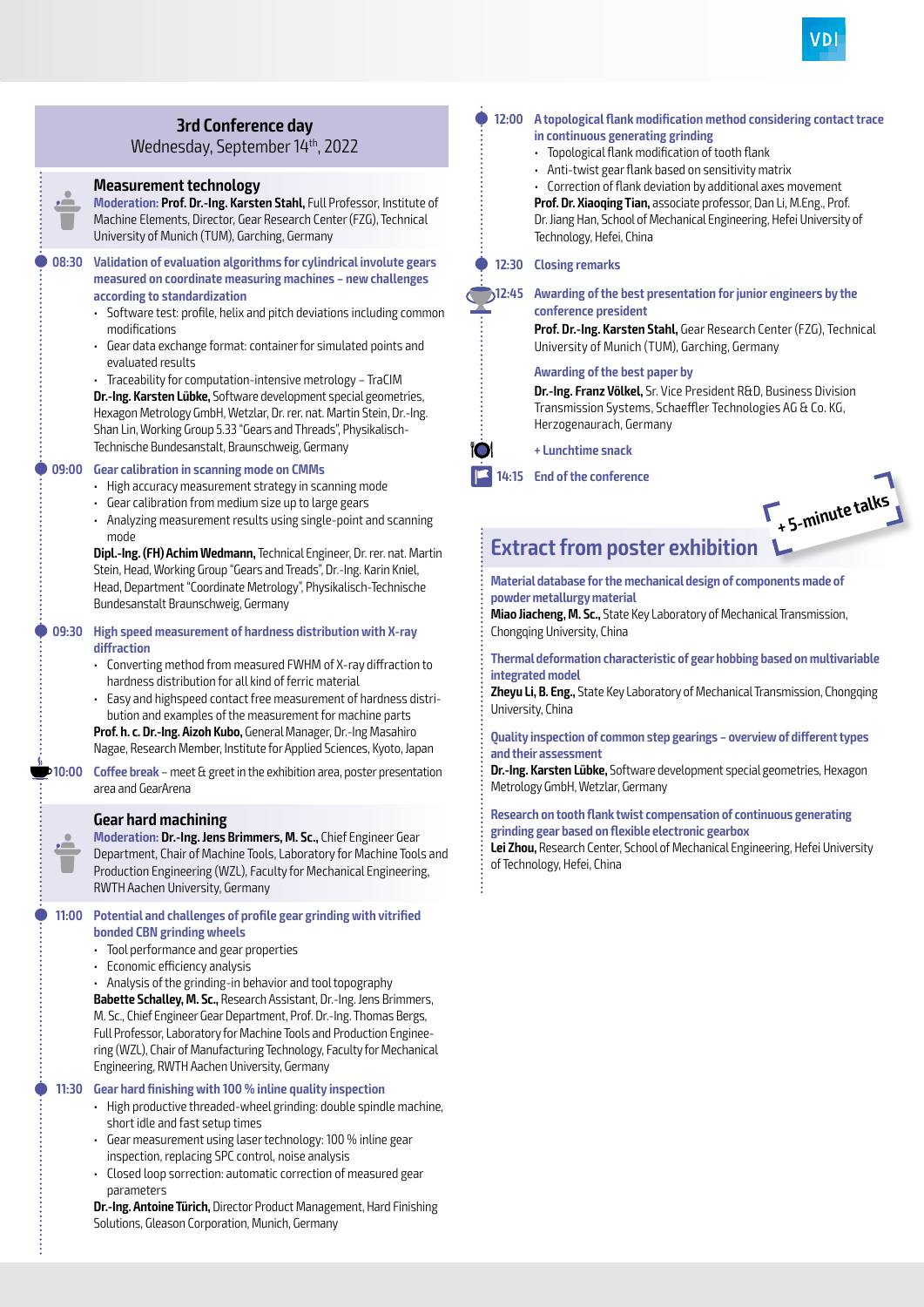### **Presidency**



**Prof. Dr.-Ing. Thomas Bergs,** Full Professor, Laboratory for Machine Tools and Production Engineering (WZL), Chair of Manufacturing Technology, Faculty for Mechanical Engineering, RWTH Aachen University, Germany



**Prof. Dr.-Ing. Christian Brecher,** Full Professor, Chair of Machine Tools, Laboratory for Machine Tools and Production Engineering (WZL), Faculty for Mechanical Engineering, RWTH Aachen University, Germany



**Prof. Dr.-Ing Karsten Stahl,** Full Professor, Institute of Machine Elements, Director, Gear Research Center (FZG), Technical University of Munich (TUM), Garching, Germany

### **Scientific support:**

#### **VDI Society Product and Process Design**

The VDI SOCIETY PRODUCT AND PROCESS DESIGN (VDI-GPP) and its technical divisions provide all sectors with verified knowledge on the design of products and processes and their optimization in terms of quality and the time- and cost-benefit ratio.

**www.vdi.eu**

### **Exhibition & sponsorship**

As an exhibitor or sponsor you can position your company with a clearly perceptible presence within a selected circle of participants. Get in contact with top-class attendees at this conference and present your products and services to a specialist audience in your market without any coverage waste. We would gladly provide you with an individual offer.



### **List of exhibitors**

- ELTRO Gesellschaft für Elektrotechnik mbH
- Evonik Operations GmbH
- GEORGII KOBOLD GmbH & Co. KG
- Horst Scholz GmbH & Co. KG
- IMS Gear SE & Co. KGaA

(May 2022)

- KISSsoft AG
- MESYS AG
- OTEC Präzisionsfinish GmbH
- Smart Manufacturing Technology Ltd., UK
- Winkelmann Flowforming

### Gears interactive – new ideas, more added value for your business



#### **Gather hands-on experience in the transmission world!**

Take a look at individual gear components, gain an insight into how the different components interact and compare design and workmanship! You will find an on-site contact person from the exhibitor to answer all your questions.

## **Speakers meet up Poster exhibition with impulse**

#### **Do you still have unresolved questions?**

You can address your questions to the speakers right after the lecture during the coffee break. Take the chance to say hello to your favorite speakers and to connect with them. They will be available for at least 15 minutes after their session.



### **Two gear community nights**

#### **The poster exhibition is combined with a 5-minute talk.**

**Get the chance to visit innovative laboratory facilities!** Seize the opportunity and visit the nearby test and laboratory facilities at the Gear Research Center (FZG). Several guided tours with different core topics offer opportunities of gaining deeper insights into a variety of innovative gear test rigs and laboratory equipment. For registration meet

at the FZG information desk during the conference.

**talks**

The compact style of presentation called the '5-minute rapid' presentation, will provide you with all information in a clear, succinct manner. Poster presentations are scheduled during the coffee breaks. Presentation times will be announced on-site.

#### **Your networking hotspot for the international gear community!**

Enjoy the evening reception at the Hofbräuhaus as well as another social event on the second conference day at the university. The Hofbräuhaus is the cradle of Bavarian tavern culture – the origin of tradition, "Gemütlichkeit" and hospitality. Both – the get-together at the FZG and the brewery visit – offer you an excellent opportunity to network with your peers and catch up on trends.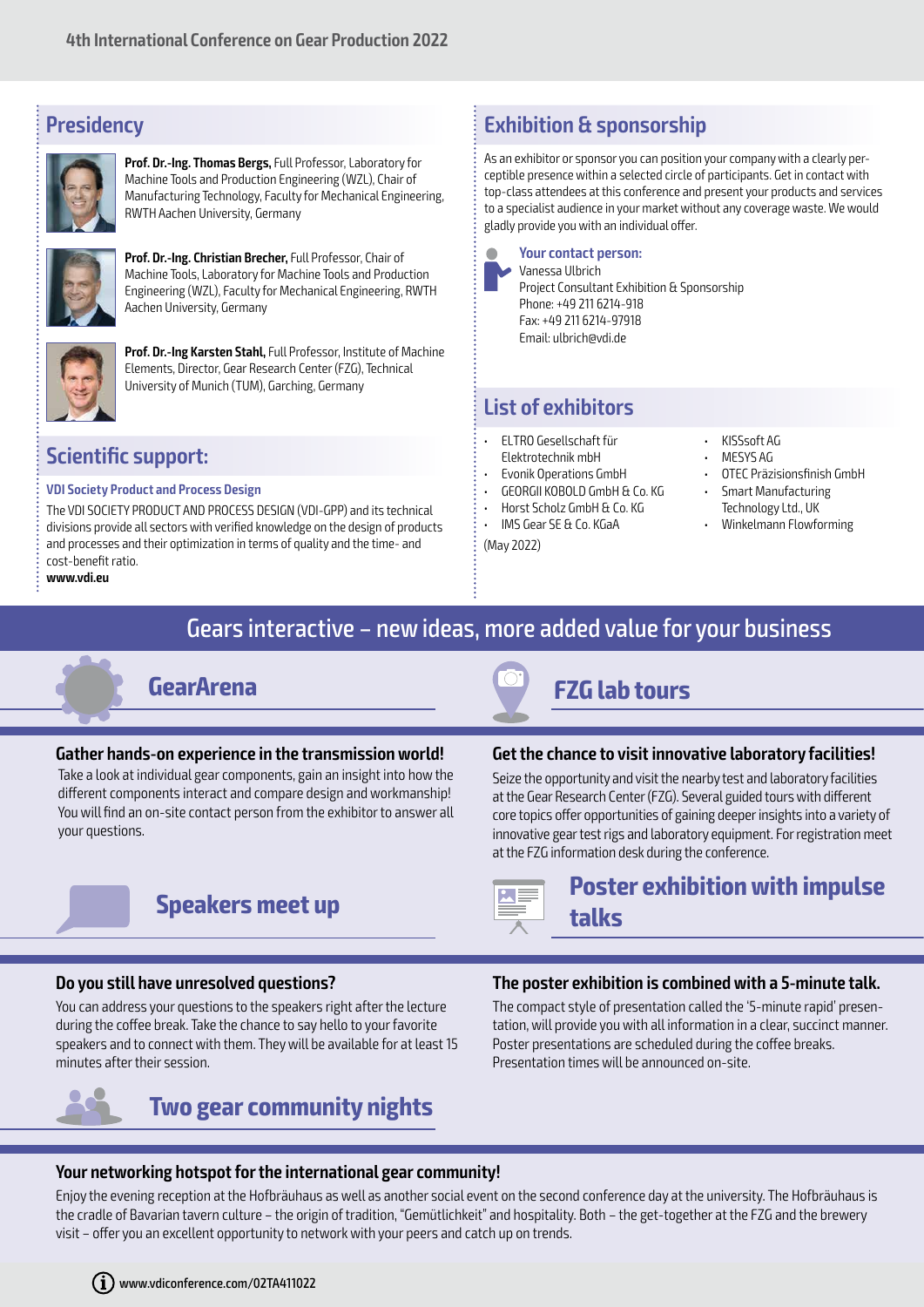### **Parallel conferences**

#### **International Conference on Gears 2022**

**September 12 - 14, 2022, Garching/Munich, Germany**



Source: © NORD DRIVESYSTEMS Group

**Visit for free!**

#### **Key topics:**

• Improved simulation methods

- Lubrication for enhanced efficiency
- Condition monitoring with smart gear systems
- Multi-body simulation and NVH prediction
- Improved calculation methods for strength and efficiency

#### **Presidency:**

**Prof. Dr.-Ing. Karsten Stahl,** Full Professor, Institute of Machine Elements, Director, Gear Research Center (FZG), Technical University of Munich (TUM), Garching, Germany

**Dr.-Ing. Bernhard Bouché,** Director of Research and Development Mechanics, Getriebebau NORD GmbH & Co. KG, Bargteheide, Germany

**Prof. i.R. Dr.-Ing. Dr. h.c. Bernd-Robert Höhn,** TUM emeritus of excellence, Gear Research Center (FZG), Technical University of Munich (TUM), Garching, Germany

**Dr.-Ing. Burkhard Pinnekamp,** Head of Central Research and Development, Renk GmbH, Augsburg; President, Research Association for Drive Technology (FVA), Frankfurt, Germany

#### **With experts from:**

AKGears | AVL Deutschland | AVL List | Envision COE | dive solutions | Idemitsu Kosan | Jatco | KISSsoft | Nissan Motor | OTEC Präzisions-finish | Ovako | Robert Bosch | Schaeffler Technologies | SEW-Eurodrive | Siemens Industry Software | Small Innovative Enterprise "Mechanic" | Transmission Dynamics | WEBER | ZG Hypoid

**Further details and the final program can be found here: www.vdi-gears.eu**

### **Parallel conferences**

#### **4th International Conference on High Performance Plastic Gears 2022**

**September 12 - 14, 2022, Garching/Munich, Germany**



Source: © Firmenarchiv Scholz-HTIK

#### **Key topics:**

- Latest developments for enhanced performance of plastic gears
- Status and future of standardized plastic gear strength calculation
- High performance plastic gear applications
- Potential of composite gears with fiber reinforcement
- Lubrication and tribology of plastic gears

#### **Presidency:**

**Prof. Dr.-Ing. Karsten Stahl,** Full Professor, Institute of Machine Elements, Director, Gear Research Center (FZG), Technical University of Munich (TUM), Garching, Germany

#### **Conference Board:**

**Dr.-Ing. Marco Baccalaro,** Chassis Systems Control, Gear Development and Test Conception/Realization, Robert Bosch GmbH, Heilbronn, Germany **Dipl.-Ing. Klemens Humm,** Manager Gear Development, Corporate Research and Development, ZF Friedrichshafen AG, Friedrichshafen, Germany **Dr.-Ing. Ulrich Kissling,** President, KISSsoft AG, Bubikon, Switzerland **Dr.-Ing. Andreas Langheinrich,** Development Drive Technology, Horst Scholz GmbH & Co. KG, Kronach, Germany

#### **With experts from:**

DSM Engineering Materials | Evonik Operations | IMS Gear | KISSsoft AG | KURARAY | Leibniz-Institut für Verbundwerkstoffe | Longato Riccardo | Podkrižnik | Robert Bosch | ZF Friedrichshafen

**Further details and the final program can be found here: www.vdiconference.com/02TA409022**

**Venue:**









Source: Astrid Eckert/TUM Source: Andreas Heddergott/TUM